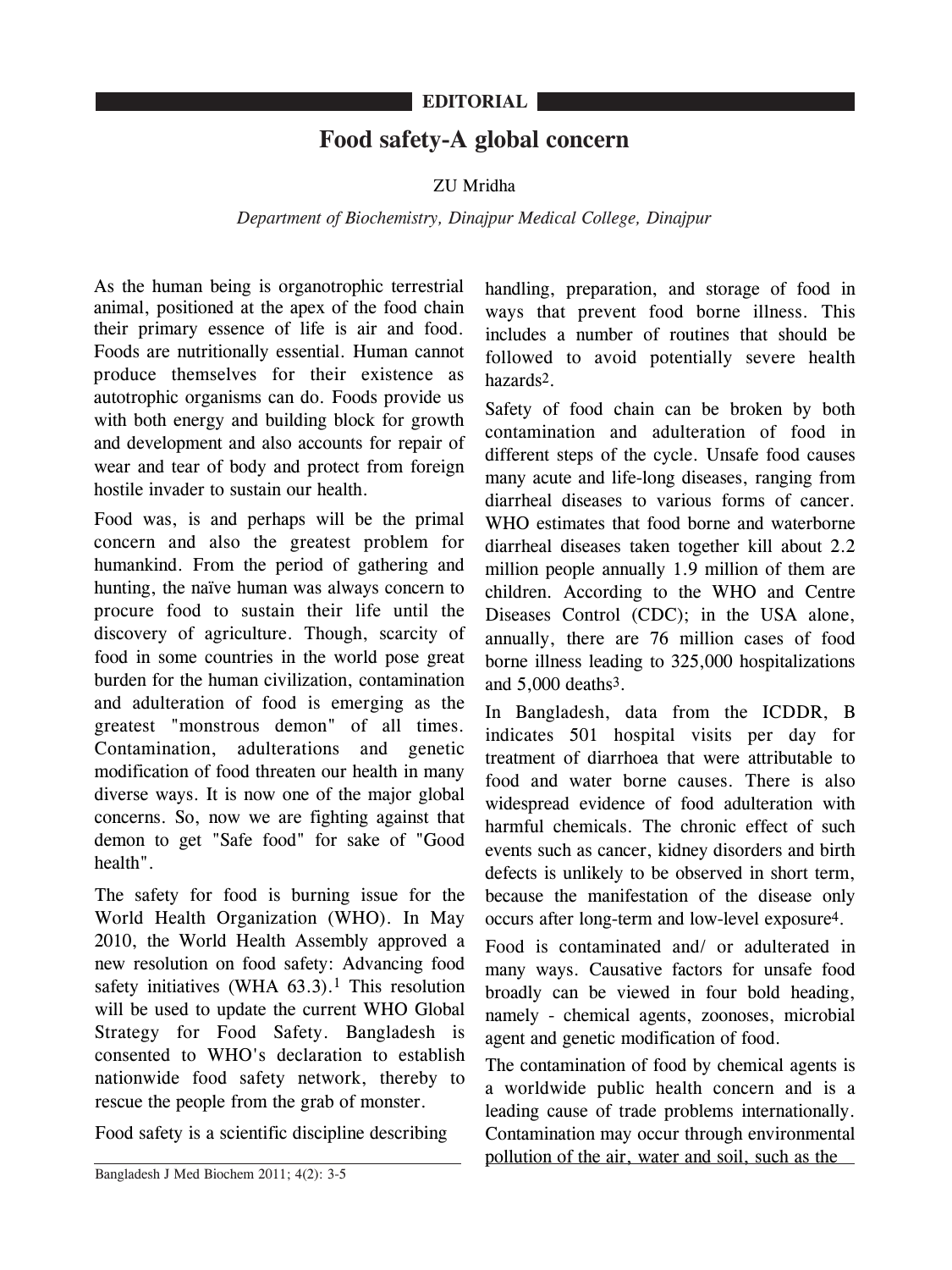4 Bangladesh J Med Biochem; 4(2) ZU Mridha

case with toxic metals, Poly chlorinated biphengls (PCBs) and dioxins, or through the intentional use of various chemicals, such as pesticides, animal drugs and other agrochemicals.

Food additives and contaminants resulting from food manufacturing and processing can also adversely affect health. Sound scientific risk assessment to define exposure levels of no health concern for such chemicals form the basis for national and international food safety standards5.

Human exposure to chemicals at toxic levels, as well as nutritional imbalances, are known or suspected to be involved in causing cancer, cardiovascular disease, kidney and liver dysfunction, hormonal imbalance, reproductive disorders, birth defects, premature births, immune system suppression, musculoskeletal disease, impeded nervous and sensory system development, mental health problems, urogenital disease, old-age dementia, and learning disabilities.

Among many others chemical species detrimental to health, formalin, calcium carbide, melamine, histamine and other biogenic amines, bisphenol A, acrylamide, persistent organic, pollutants (POPs).

Thirty seven percent formaldehyde solution is known as formalin and is used mainly as food preservative. Because of its easy penetration in tissues, it is used in foods such fishes and fruits. Besides, it is widely used as a disinfectant in many human medicines and cosmetics and as an antiseptic in veterinary drugs, fungicides, textiles and embalming fluids6.

Zoonotic diseases are a group of infectious diseases that are naturally transmitted between vertebrate animals and humans. More than 60% of the newly identified infectious agents are transmissible to humans through food (brucellosis, tuberculosis), through bites from infected mammals (rabies) and insects (Rift Valley Fever) or via environmental contamination (echinococcosis/hydatidosis)7.

Foodborne illness caused by microorganisms is caused by microbes in food, such as *Salmonella, Campylobacter jejuni* and enterohaemorrhagic *Escherichia* coli, and parasites such as

c*ryptosporidium, cryptospora,* trematodes are a large and growing public health problem. The new pathogen *E. coli* O157:H7 caused illness and deaths (especially among children) owing to its presence in ground beef, unpasteurized apple cider, milk, lettuce, alfalfa and other sprouts, and drinking-water in several countries. *Salmonella typhimurium* DT104 has developed resistance to five commonly prescribed antibiotics. Changes in eating patterns, such as a preference for fresh and minimally processed foods, the increasingly longer interval between processing and consumption of foods and the increasing prevalence of eating food prepared outside the home all contribute to the increased incidences of foodborne illness ascribed to microbiological organisms8.

The application of modern biotechnology to food production presents new opportunities and challenges for human health. The potential benefits to the public health sector include altering the nutrient content of foods, decreasing their allergenic potential, and improving the efficiency of food production systems9.

The Codex Alimentarius (Latin for "Book of Food") is a collection of internationally recognized standards, codes of practice, guidelines and other recommendations relating to foods, food production and food safety. Its name derives from the Codex Alimentarius Austriacus10. Its texts are developed and maintained by the Codex Alimentarius Commission, a body that was established in 1963 by the Food and Agriculture Organization of the United Nations (FAO) and the World Health Organization (WHO). The Commission's main aims are stated as being to protect the health of consumers and ensure fair practices in the international food trade. The Codex Alimentarius is recognized by the World Trade Organization as an international reference point for the resolution of disputes concerning food safety and consumer protection. In 2003, the WHO and FAO published the Codex Alimentarius which serves as a guideline to food safety<sup>11</sup>.